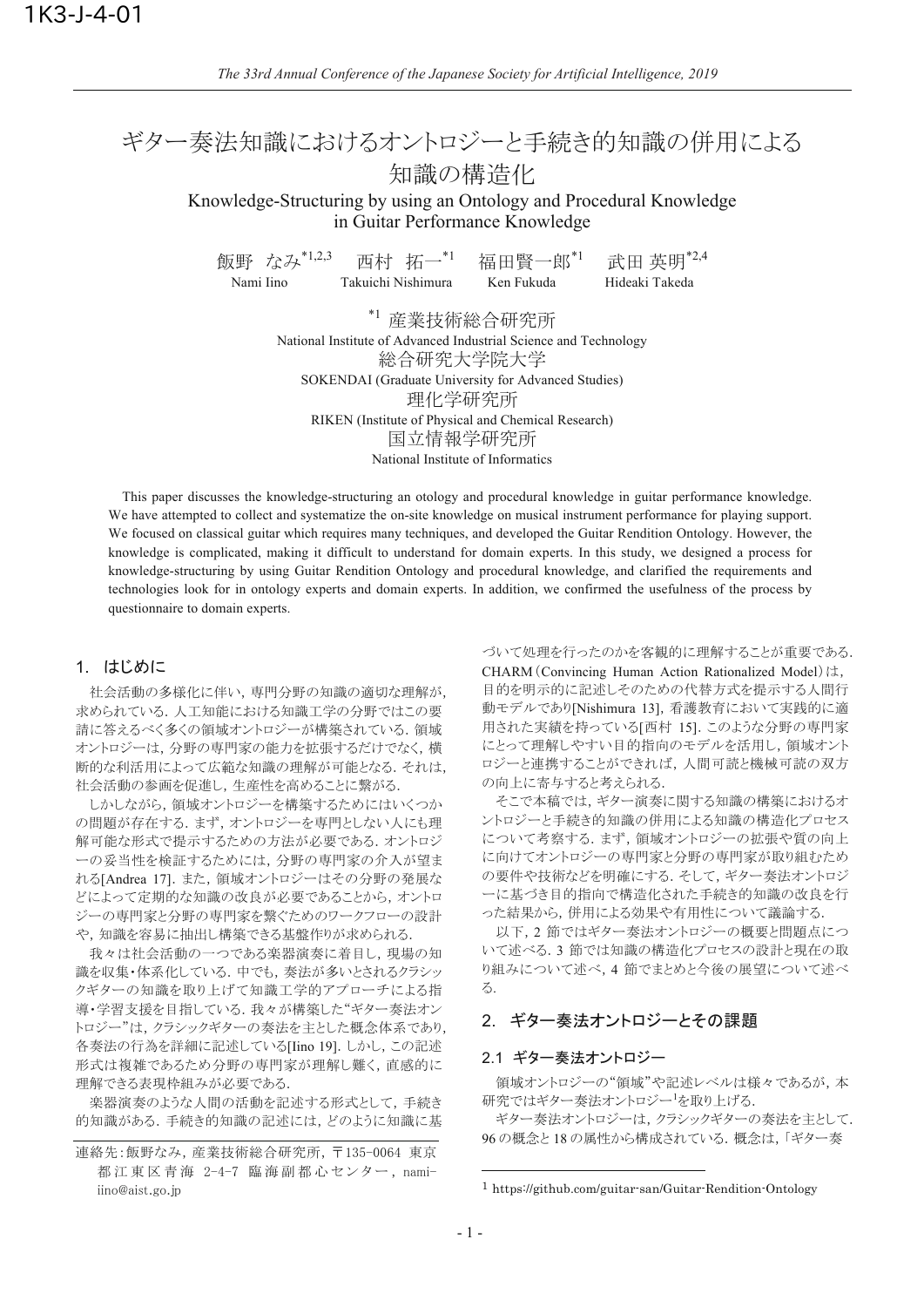| Description: 人エハーモニクス                                                                                                                                                                                                                               |
|-----------------------------------------------------------------------------------------------------------------------------------------------------------------------------------------------------------------------------------------------------|
| Equivalent To                                                                                                                                                                                                                                       |
| SubClass Of<br>実行行為 1 some<br>((主行為 some<br>((使用指 some<br>(a指 or m指 or p指))<br>and (行為 some 弦を弾く(胴))))<br>and (条件行為 l some (行為 some 弦を押す(指)))<br>and (条件行為2 some<br>((使用指 some i指)<br>and (行為場所 some 押弦フレットから12フレット目)<br>and (行為 some 弦を触る (胴) )))) |
| 実行行為 2 some<br>((主行為 some<br>((使用指 some i指)<br>and (行為 some 弦から指を離す(胴))))<br>and (条件行為 l some (行為 some 弦を押す(指))))                                                                                                                                   |
| 目的音 some 倍音                                                                                                                                                                                                                                         |
| 表現形態 some 楽器固有記号                                                                                                                                                                                                                                    |
| 音色変化奏法                                                                                                                                                                                                                                              |
| 図1 ギター奉法オントロジーの行為の記述例                                                                                                                                                                                                                               |

法」を最上位概念として, 8 つの上位概念 (効果音奏法, 和音変 化奏法, 装飾奏法, 音価変化奏法, 音節変化奏法, 音色変化 奏法,音響変化奏法,基本奏法)を設け,奏法を分類している.

ギター奏法オントロジーにおいて重要な要素は、順序や同時 性を持つ行為を記述するための複数の属性である. 具体的に は、"A した後に B する"といった行為は、A を「実行行為 1」, B を「実行行為 2」と定義している, さらに, "C をしながら D をす る"といった並行して行われる行為は, Dを「主行為」, Cを「条 件行為」と定義している. 主行為と条件行為は、ブランクノードを 介して実行行為と繋がっている. さらに, 主行為と条件行為に対 する行為, 使用する指, 場所といった属性も記述されている(図  $1).$ 

#### 2.2 オントロジー可視化の課題

オントロジーの理解促進を図るために、多くの可視化ツール が開発されている. 例えば, Visual Notation for OWL Ontologies (VOWL)は、グラフや図の仕様において管理可能 かつ好みに合わせてカスタマイズできる. また、スプレッドシート によるオントロジーの記述も注目されており, Populous はオント ロジーへの用語の使用と追加が可能であることから、Kidnev and Urinary Pathway Ontology (KUPO)などの構築に使用され ている.

しかし、いずれのツールもギター奏法オントロジーのような複 雑なオントロジーには適していない. なぜなら、行為の記述に見 られるようなブランクノードを介した構造は可視化することができ ず、たとえ可視化してもその構造を直感的に理解することは難し いからである。このことから、オントロジーの可視化とは異なるア プローチによって分野の専門家の理解を促進させる必要がある。 その一つとして、手続き的知識のような可読性が高い表現枠組 みを用いることで、課題解決に貢献することが期待できる.

## 3.課題解決に向けた取り組み

#### 3.1 知識の構造化プロセスの設計

分野の専門家が領域オントロジーで扱われる知識を適切に理 解するためには、2.2 節で述べたようにオントロジーの可視化だ けでは不十分であり、表現枠組みを含めた構造化プロセスを考 える必要がある.

本研究で取り扱うギター奏法オントロジーの重要な要素は, 行為の記述である。それらは行為の順序や条件を含んでおり, 手続き的知識に類似した構造を持っている。そこで我々は、オ ントロジーに基づいて手続き的知識の構造化を行うことで、双方 の知識の拡張や改良が可能になると考えている. 図 1 は、我々 が設計した知識の構造化プロセスである. まず、オントロジーの 専門家と分野の専門家の双方で知識を収集する. 手続き的の 構造化では、人間行動モデル CHARM 形式を参考に、目的指 向で記述する. CHARM は, 行為の目的や代替方法を明示化 できる表現枠組みであり,上位には目的となる行為が,下位に はより詳細な部分行為が提示される. ここでの行為とは, 状態変 化を指す. また行為階層の間には、「達成方式」と呼ばれる根拠 となるような物理法則などの原理を概念化したものが記述される [笹嶋 12]. ただし、本研究ではこのような厳密な表現形式は設 けず、達成方式を「目的を達成するための方法、技法」という位 置付けで記述する。それによって、分野の専門家が持つ知識や 技術を明らかにできる.

次に、達成方式を概念として、オントロジーの専門家が領域 オントロジーを構築する. 構築したオントロジーはツールなどを 用いて可視化する. そして再度, 分野の専門家が領域オントロ ジーを見ながら手続き知識の構造化(改良)を行う. さらにオント ロジーの専門家が,構造化された手続き知識に基づいて領域 オントロジーを改良する.

以上のプロセスによって、オントロジーの専門家と分野の専門 家が取り組むための要件や技術を明確にできる.

• オントロジーの構築と可視化

• 分野の専門家:手続き知識の構造化

このプロセスにおいて注目したいことは、手続き知識の構造化と 領域オントロジーの構築の循環プロセスであり、順序ではないと いう点である(図1の点線). 達成方式という視点を設けることで 目的, 方法, 行為の手順を明確し, 両者の記述形式に合わせ て知識を記述できる.手続き知識と領域オントロジーをそれぞれ の専門家が改良していくことで, 知識の拡張や質の向上が期待 できる.



図2 知識の構造化プロセス

#### 3.2 実施した手続き知識の改良

前節で述べた知識の構造化プロセスの実施として、ギター演 奏に関する手続き知識の改良を行った. 分野の専門家であるギ タリストの 3 名がそれぞれ、手続き的知識とギター奏法オントロ ジーを見比べながら手続き的知識の修正や追加を行った.対 象は音色と効果音に関する知識とした.

まず準備として,先行研究[Iino 17] で収集し体系化した知識 を CHARM 形式で記述し直した. このとき、達成方式にあたるも